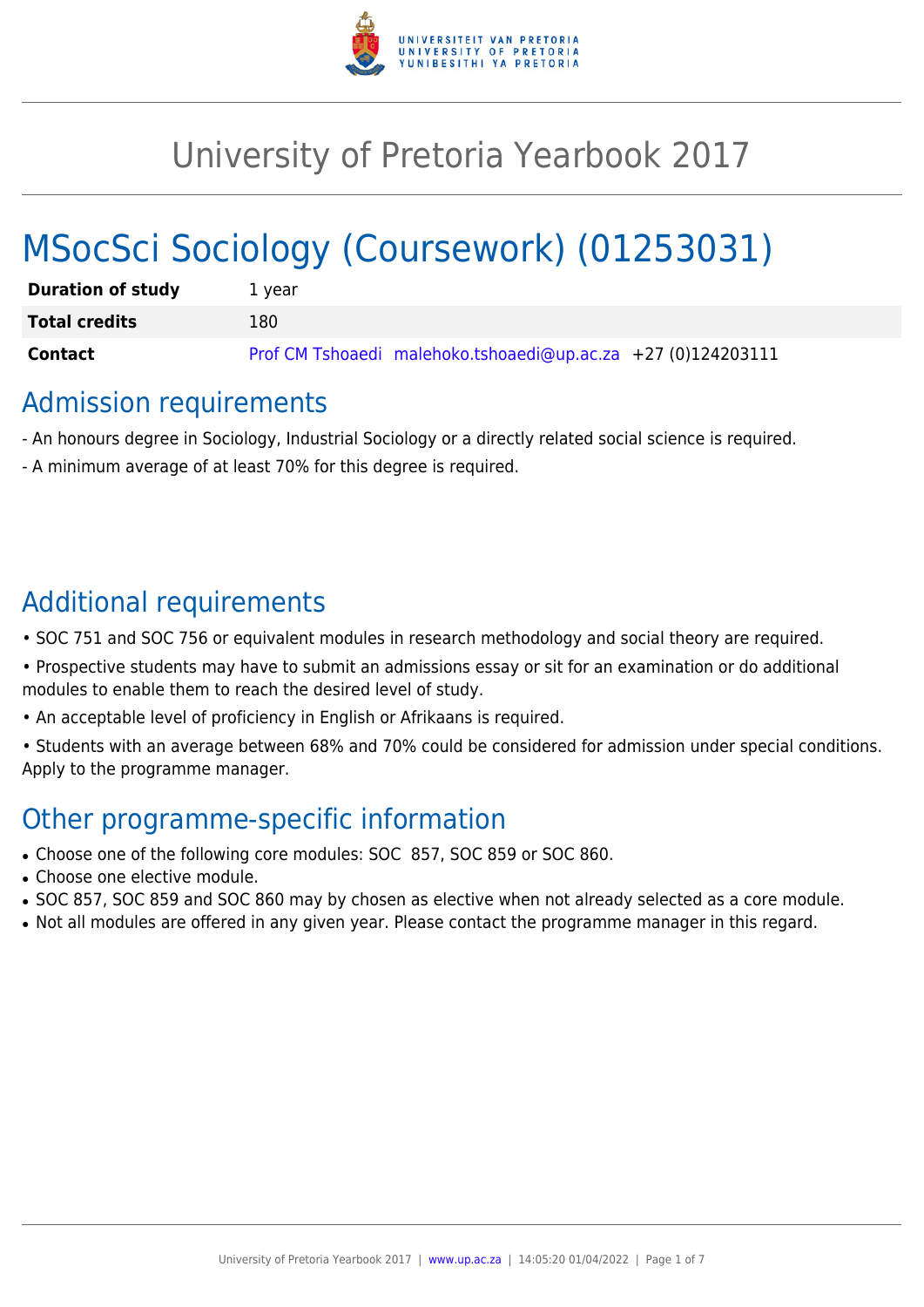

# Curriculum: Final year

#### **Minimum credits: 180**

Core modules

- SOC 895 Mini-dissertation: Sociology SOC 812 Advanced research methodology Select One of the following: SOC 857 Globalisation and development SOC 859 Identity, culture and society SOC 860 Civil society and state Elective modules One of the following: GNR 852 Gender studies SOC 830 Managing Conflict SOC 857 Globalisation and development\*\* SOC 858 The sociology of South Africa SOC 859 Identity, culture and society\*\* SOC 860 Civil society and state\*\* SOC 861 Gender, family and households SOC 862 Sociology of work and organisations
- **Note:**
- \*\*When not already selected as a core module

# **Core modules**

#### **Advanced research methodology 812 (SOC 812)**

| <b>Module credits</b>         | 30.00                                  |
|-------------------------------|----------------------------------------|
| <b>Prerequisites</b>          | No prerequisites.                      |
| <b>Contact time</b>           | 1 seminar per week, 1 lecture per week |
| <b>Language of tuition</b>    | Module is presented in English         |
| <b>Academic organisation</b>  | Sociology                              |
| <b>Period of presentation</b> | Semester 1                             |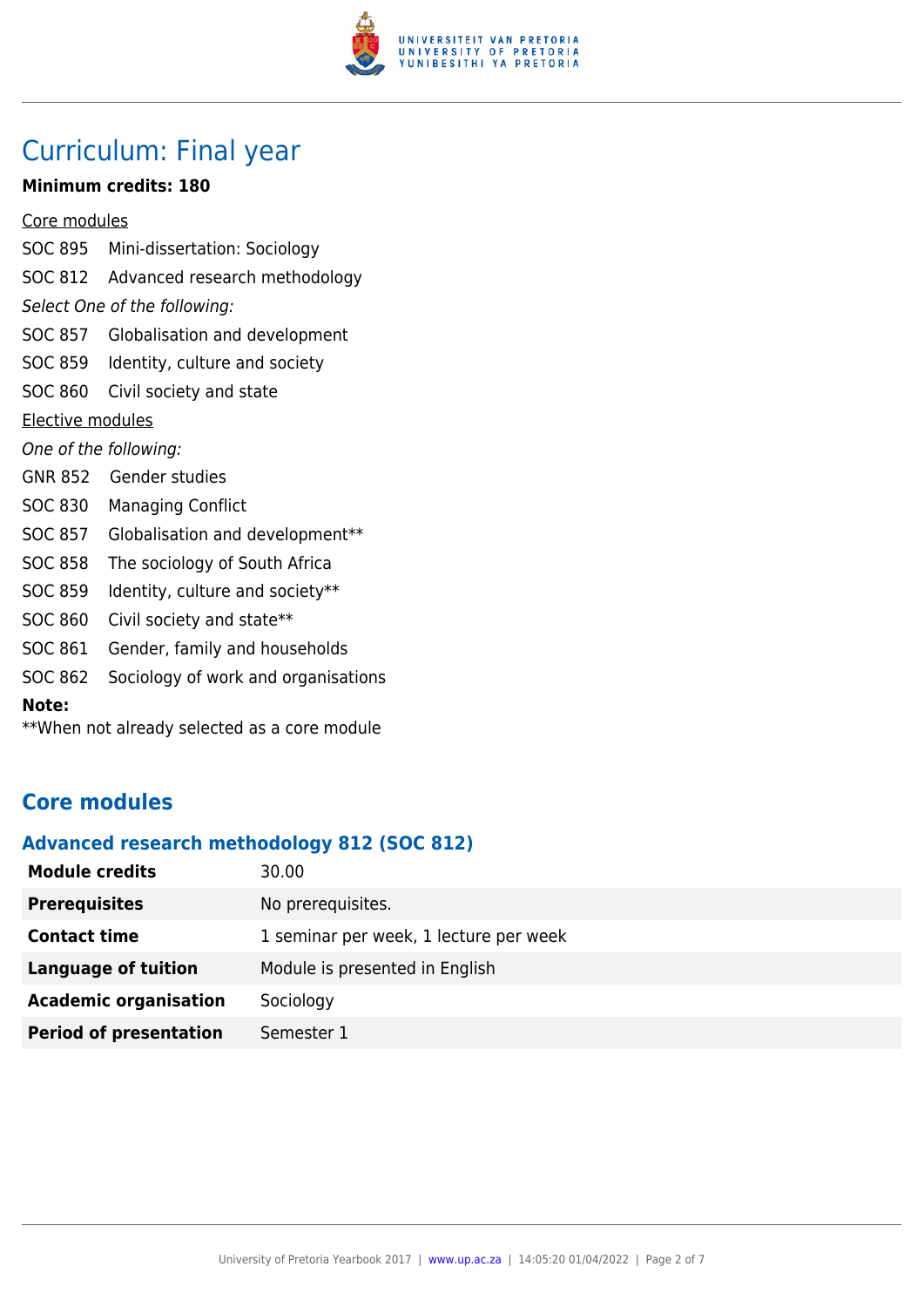

#### **Module content**

This course aims to extend the range of research methods and strategies that students are familiar with and to deepen their existing understanding of methods and approaches to social research. Key components are an introduction to the formal university processes in order to obtain permission to enter the research field, the elements of a good research proposal, and strategies for identifying a research area and delineating a question. In addition, the question of why we do social research and the different ways in which research can make a social contribution will be discussed. Finally, we consider how to go about locating a study within a research tradition and linking 'research' and 'theory'. This module requires of students to develop and write a full research proposal.

# **Globalisation and development 857 (SOC 857)**

| <b>Module credits</b>         | 30.00                                  |
|-------------------------------|----------------------------------------|
| <b>Prerequisites</b>          | No prerequisites.                      |
| <b>Contact time</b>           | 1 seminar per week, 1 lecture per week |
| Language of tuition           | Module is presented in English         |
| <b>Academic organisation</b>  | Sociology                              |
| <b>Period of presentation</b> | Semester 2                             |

#### **Module content**

This module examines theoretical explanations of globalisation. In doing so its primary goal is to explore ways in which capital in the era of the end of history is compelling us to rethink sociology as a science of the present. The module begins with theoretical discussions in order to lay the ground for talk about development as a process of incorporating (in this case) Africa into the page 5 of 11 123347 S 33/15 global world system. The module further studies changes brought about by globalisation to the nation-state system, work and gender relations. It also examines nationalism and ethnicity as specific features of capitalism in the era of the end of history.

# **Identity, culture and society 859 (SOC 859)**

| <b>Module credits</b>         | 30.00                          |
|-------------------------------|--------------------------------|
| <b>Prerequisites</b>          | No prerequisites.              |
| Language of tuition           | Module is presented in English |
| <b>Academic organisation</b>  | Sociology                      |
| <b>Period of presentation</b> | Semester 1                     |

#### **Module content**

This module focuses on the relationship between the personal and social and how these two domains are intricately related, simultaneously implying sameness and difference in the process of identification. It considers how societal structures and institutions shape and construct identities historically, whilst being shaped by individual agency, in turn. Human experience reveals a range of cross-cutting affiliations, based on ethnicity, race, religion, gender, sexuality and generation, amongst others, implying a multiplicity in belonging, suggesting a relational process, rather than an essence. The social, contingent and constructed nature of identities is highlighted against experiences of dislocation within a context of globalisation.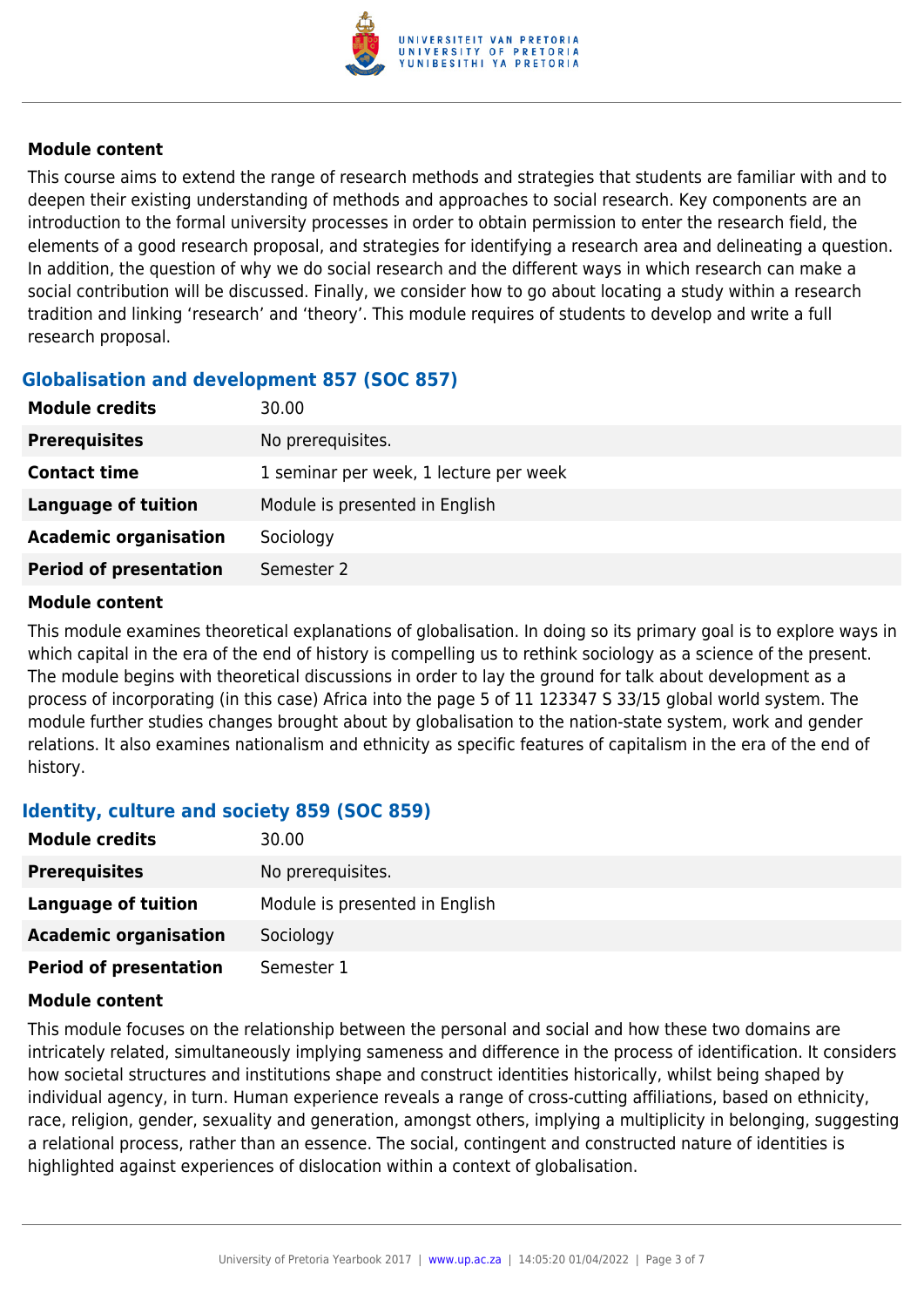

# **Civil society and the state 860 (SOC 860)**

| <b>Module credits</b>         | 30.00                          |
|-------------------------------|--------------------------------|
| <b>Prerequisites</b>          | No prerequisites.              |
| <b>Contact time</b>           | 4 lectures per week            |
| <b>Language of tuition</b>    | Module is presented in English |
| <b>Academic organisation</b>  | Sociology                      |
| <b>Period of presentation</b> | Semester 1                     |

#### **Module content**

The module will critically assess theoretical and current debates on the nature of the state and civil society as well as their interrelationship. In particular, the module explores conceptualisations of the state and civil society in Africa, as well as their historical trajectories in relation to the question of social transformation. Throughout, an emphasis will be placed on sociological perspectives that emphasize the importance of situating power relations within a context of socio-economic and socio-cultural relations.

# **Mini-dissertation: Sociology 895 (SOC 895)**

| <b>Module credits</b>         | 90.00                          |
|-------------------------------|--------------------------------|
| <b>Prerequisites</b>          | No prerequisites.              |
| Language of tuition           | Module is presented in English |
| <b>Academic organisation</b>  | Sociology                      |
| <b>Period of presentation</b> | Year                           |

#### **Module content**

A mini-dissertation of approximately 80 typed pages, based on independent research conducted by the student on an approved topic in the field of sociology, industrial sociology or gender studies, is written under the guidance of a supervisor.

# **Elective modules**

#### **Gender studies 852 (GNR 852)**

| <b>Module credits</b>         | 30.00                                  |
|-------------------------------|----------------------------------------|
| <b>Prerequisites</b>          | No prerequisites.                      |
| <b>Contact time</b>           | 1 seminar per week, 1 lecture per week |
| <b>Language of tuition</b>    | Module is presented in English         |
| <b>Academic organisation</b>  | Sociology                              |
| <b>Period of presentation</b> | Semester 1                             |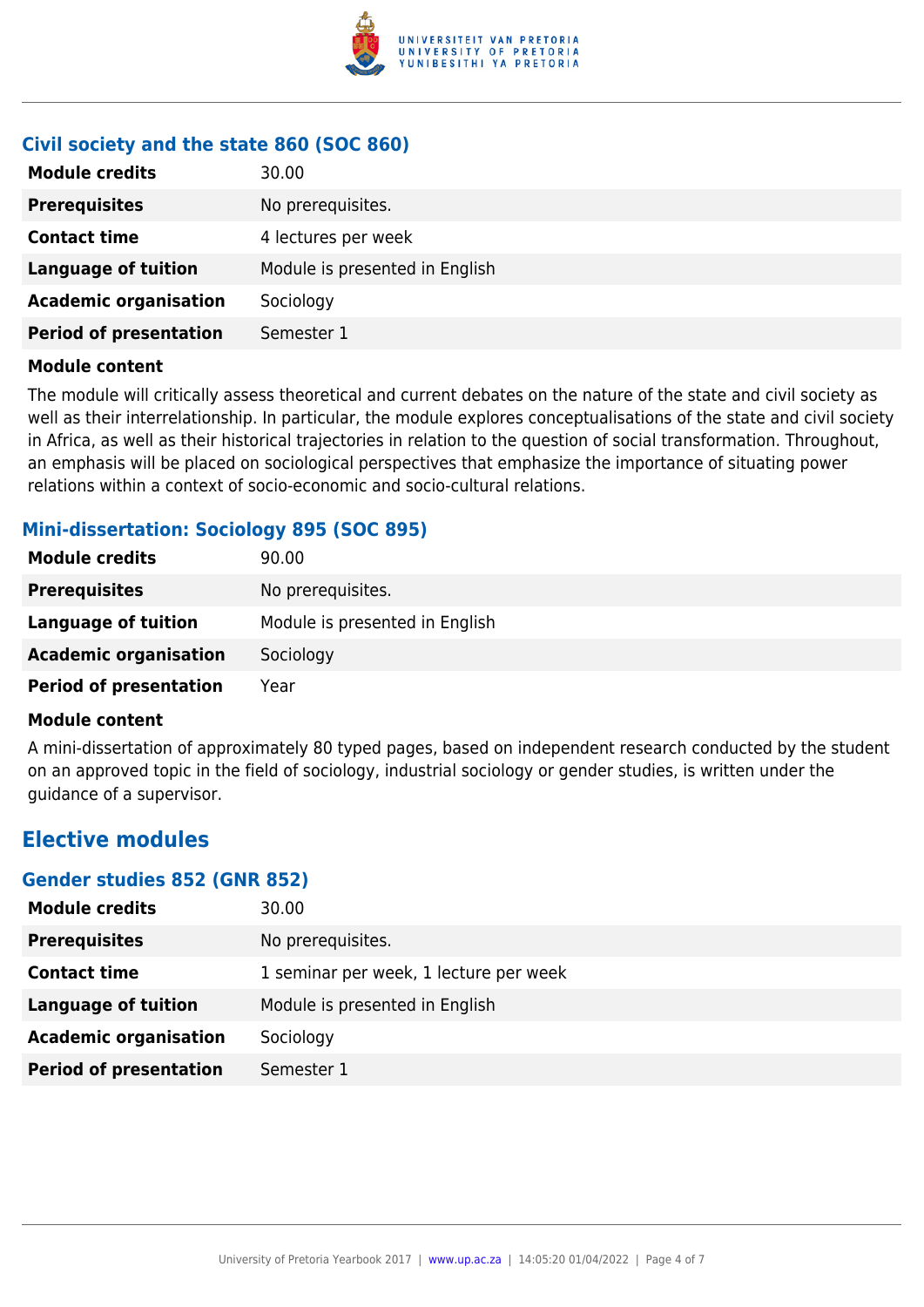

#### **Module content**

This module provides an overview of the theoretical and conceptual apparatuses that underpin the field of critical gender studies. As such, it reviews the academic genealogies of gender studies as well as trajectories of social and political struggles for rights, recognition, representation and resources and the fault lines that have been become evident in the process. Therefore, the module integrates into the gender studies paradigm emerging bodies of work on sexuality and intersectionality. The theoretical component of the study is applied in relation to thematic discussions of contemporary concerns and recent research, with a particular focus on Southern Africa.

# **Managing conflict in the workplace 830 (SOC 830)**

| <b>Module credits</b>         | 30.00                                  |
|-------------------------------|----------------------------------------|
| <b>Prerequisites</b>          | No prerequisites.                      |
| <b>Contact time</b>           | 1 seminar per week, 1 lecture per week |
| Language of tuition           | Module is presented in English         |
| <b>Academic organisation</b>  | Sociology                              |
| <b>Period of presentation</b> | Semester 1                             |
|                               |                                        |

#### **Module content**

This module focuses on reviewing and interrogating sociological theories of and explanations for conflict in the workplace, with specific emphasis on issues such as strike violence.

# **Globalisation and development 857 (SOC 857)**

| <b>Module credits</b>         | 30.00                                  |
|-------------------------------|----------------------------------------|
| <b>Prerequisites</b>          | No prerequisites.                      |
| <b>Contact time</b>           | 1 seminar per week, 1 lecture per week |
| <b>Language of tuition</b>    | Module is presented in English         |
| <b>Academic organisation</b>  | Sociology                              |
| <b>Period of presentation</b> | Semester 2                             |

#### **Module content**

This module examines theoretical explanations of globalisation. In doing so its primary goal is to explore ways in which capital in the era of the end of history is compelling us to rethink sociology as a science of the present. The module begins with theoretical discussions in order to lay the ground for talk about development as a process of incorporating (in this case) Africa into the page 5 of 11 123347 S 33/15 global world system. The module further studies changes brought about by globalisation to the nation-state system, work and gender relations. It also examines nationalism and ethnicity as specific features of capitalism in the era of the end of history.

# **The sociology of South Africa 858 (SOC 858)**

| <b>Module credits</b> | 30.00             |
|-----------------------|-------------------|
| <b>Prerequisites</b>  | No prerequisites. |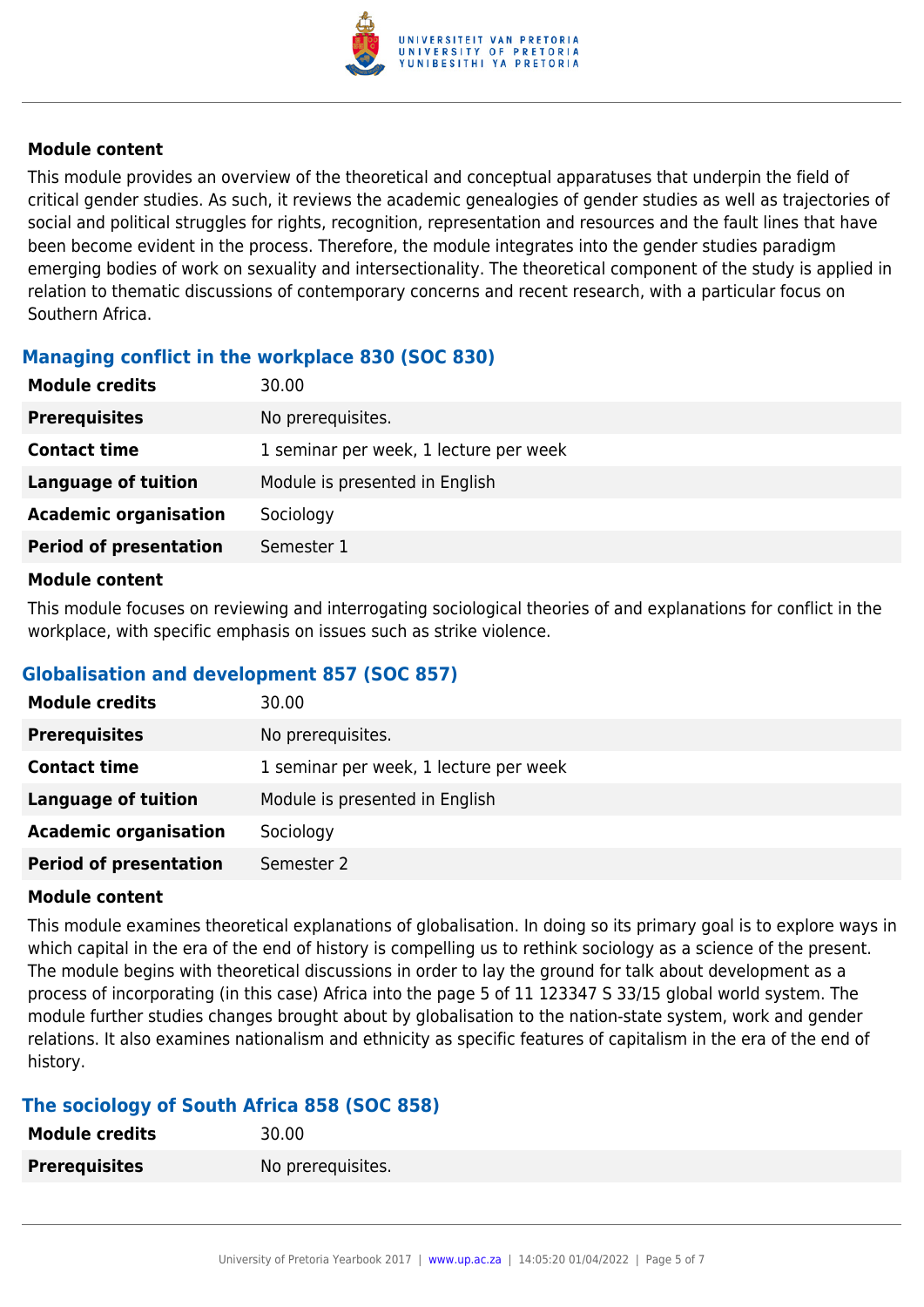

| <b>Contact time</b>           | 1 lecture per week, 1 seminar per week |
|-------------------------------|----------------------------------------|
| Language of tuition           | Module is presented in English         |
| <b>Academic organisation</b>  | Sociology                              |
| <b>Period of presentation</b> | Semester 2                             |

#### **Module content**

This module takes a sociological approach to understanding and interrogating South African society. It begins by looking at some of the debates and discussions about Sociology in South Africa. It then reviews and debates key issues in order to understand the political economy of Apartheid. Finally it looks at some key debates associated with post-apartheid South Africa.

# **Identity, culture and society 859 (SOC 859)**

| <b>Module credits</b>         | 30.00                          |
|-------------------------------|--------------------------------|
| <b>Prerequisites</b>          | No prerequisites.              |
| Language of tuition           | Module is presented in English |
| <b>Academic organisation</b>  | Sociology                      |
| <b>Period of presentation</b> | Semester 1                     |

#### **Module content**

This module focuses on the relationship between the personal and social and how these two domains are intricately related, simultaneously implying sameness and difference in the process of identification. It considers how societal structures and institutions shape and construct identities historically, whilst being shaped by individual agency, in turn. Human experience reveals a range of cross-cutting affiliations, based on ethnicity, race, religion, gender, sexuality and generation, amongst others, implying a multiplicity in belonging, suggesting a relational process, rather than an essence. The social, contingent and constructed nature of identities is highlighted against experiences of dislocation within a context of globalisation.

# **Civil society and the state 860 (SOC 860)**

| <b>Module credits</b>         | 30.00                          |
|-------------------------------|--------------------------------|
| <b>Prerequisites</b>          | No prerequisites.              |
| <b>Contact time</b>           | 4 lectures per week            |
| <b>Language of tuition</b>    | Module is presented in English |
| <b>Academic organisation</b>  | Sociology                      |
| <b>Period of presentation</b> | Semester 1                     |

#### **Module content**

The module will critically assess theoretical and current debates on the nature of the state and civil society as well as their interrelationship. In particular, the module explores conceptualisations of the state and civil society in Africa, as well as their historical trajectories in relation to the question of social transformation. Throughout, an emphasis will be placed on sociological perspectives that emphasize the importance of situating power relations within a context of socio-economic and socio-cultural relations.